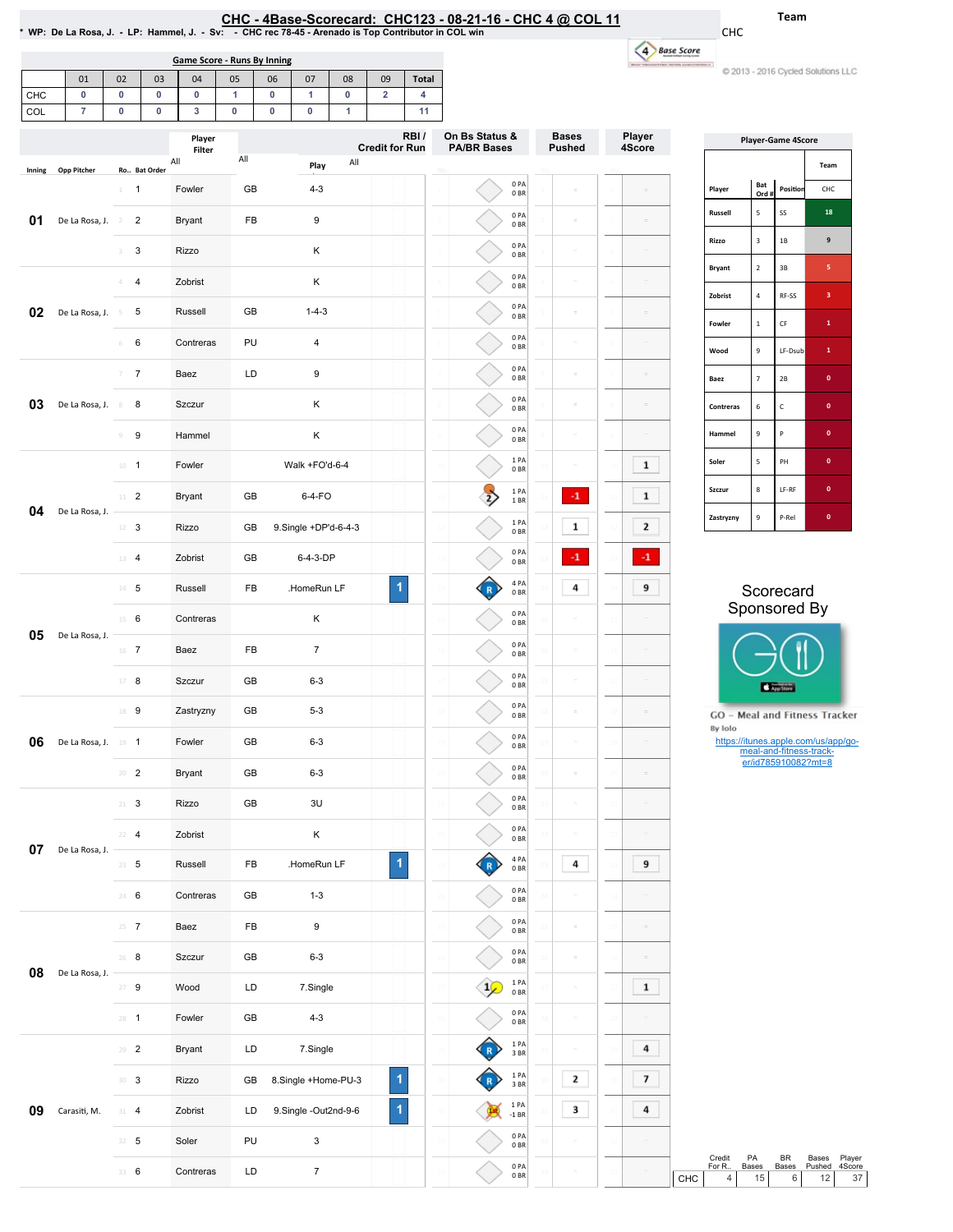|                 |                 | ' u ^ } Œr Zµv• Ç/vv]vP |                      |                |                              |                |       |                               |                  |                |                            |                         |                           |                                                      |
|-----------------|-----------------|-------------------------|----------------------|----------------|------------------------------|----------------|-------|-------------------------------|------------------|----------------|----------------------------|-------------------------|---------------------------|------------------------------------------------------|
| ìí              | ìî<br>ìΪ        | ìð                      | ìñ                   | ìò<br>ìó       | ìô                           | ìõ             | d}šo  |                               |                  |                |                            |                         |                           |                                                      |
| $8 + 8$<br>82/  |                 |                         |                      |                |                              |                |       |                               |                  |                |                            |                         |                           |                                                      |
|                 |                 | Wo Ç Œ<br>&]oš Œ        |                      |                |                              | & UHGLWIRU5 XQ | $5\%$ | 2 Q%V 6 VDWXV<br>3\$ %5 %DVHV | %DVHV<br>3 XVKHG | 30 NU<br>6FRUH |                            |                         | WoÇOE u ð^}Œ              |                                                      |
| /vv]vP K‰W)§Z0E | Z}XX ŠKOE O     | $\pmb{\circledcirc}$    | $\pmb{\circledcirc}$ |                | $\pmb{\circledcirc}$<br>₩Ç   |                |       |                               |                  |                |                            |                         |                           | d u                                                  |
|                 | $\int$          | ) RZ ®IU                | $*$ %                |                |                              |                |       | i W<br>$i$ Z                  |                  |                | Wo Ç Œ                     | š<br>KŒ                 | ۷ <b>γ∙</b> ]Ÿ}           | $\cdot$                                              |
| > Z · UX 1      |                 | <b>%UDQW</b>            | ) %                  |                |                              |                |       | i W<br>i Z                    |                  |                | Zµ. 00                     | ñ                       | $\sim$                    | íô                                                   |
|                 | $\sim 1$        | $5 \,\sharp\,$ R        |                      |                | $\sim$                       |                |       | i W<br>i Z                    |                  |                | zjì ì }                    | $\ddot{\rm I}$          | $\mathbf{r}$              | $\tilde{\text{o}}$                                   |
|                 | ð               | $=$ REUMV               |                      |                | $\sim$                       |                |       | i W<br>i Z                    |                  |                | 0ÇV Š                      | $\hat{\mathsf{I}}$      | $\ddot{\text{I}}$         |                                                      |
| > Z} • UX ñ     |                 | 5 XVMO                  | $*$ %                |                |                              |                |       | i W<br>$i$ Z                  |                  |                | $\bullet$ } Opš<br>&} Áo Œ | ð<br>$\mathfrak{f}$     | $Z8r^{\wedge\wedge}$<br>& | $\langle \hat{1} \rangle$<br>$\mathbf{f}$            |
|                 | ò               | & ROWHUDV               | 38                   |                |                              |                |       | i W<br>$i$ Z                  |                  |                | $t$ } }                    | õ                       | >& ∙μ                     | $\mathbf{f}$                                         |
|                 | $\circ$         | %DHJ                    | $\prime$ .           |                |                              |                |       | i W<br>i Z                    |                  |                | ÎΞ                         | ó                       | î                         | T.                                                   |
| > Z}• UX ô      |                 | 6] FJ XU                |                      |                | $\sim$                       |                |       | i W<br>i Z                    |                  |                | } všOEOE                   | ò                       |                           | ì.                                                   |
|                 | õ               | $+DPPD$                 |                      |                | $\sim$                       |                |       | i W<br>i Z                    |                  |                | , uu o                     | õ                       | ${\sf W}$                 | T.                                                   |
|                 | $-11$           | ) RZ ONU                |                      | : DON ) 2 G    |                              |                |       | i W<br>i Z                    |                  | ۰              | $^{\wedge}$ } o Œ          | ñ                       | W                         | $\mathbf{I}$                                         |
| > Z} • UX-      | $-11$           | <b>%UDQW</b>            | $*$ %                |                | )2                           |                |       | í W<br>$i$ $z$                |                  |                | $\lambda$ j jµŒ            | ô                       | >8rZ8                     | à.                                                   |
|                 | $-11$           | $5 \,\sharp\,$ R        | $*$ %                | 6LQJOH '3G     |                              |                |       | í W<br>$i$ Z                  |                  |                | ∙•š0€ivÇ                   | õ                       | WZ o                      | $\mathbf{1}$                                         |
|                 | íï              | $=$ REUMV               | $^*$ %               |                | $\overline{\phantom{a}}$ 3   |                |       | i W<br>$i$ Z                  |                  |                |                            |                         |                           |                                                      |
|                 | íð              | 5 XVMO                  | ) %                  |                | $+RP$ H <sub>5</sub> $XQ/$ ) |                |       | ðW<br>i Z                     |                  |                |                            | 6 FRU <del>IT</del> DUG |                           |                                                      |
|                 | íñ              | & ROWHUDV               |                      |                | $\sim 10^{-1}$               |                |       | i W<br>$i$ Z                  |                  |                |                            | 6 SRQVRUHG%             |                           |                                                      |
| > Z} • UX-      | íò              | %DHJ                    | ) %                  |                |                              |                |       | i W<br>$i$ Z                  |                  |                |                            |                         |                           |                                                      |
|                 | íó              | 6] FJ XU                | $*$ %                |                |                              |                |       | i W<br>$i$ Z                  |                  |                |                            |                         |                           |                                                      |
|                 | íô              | $=$ DVWI] $Q$           | $*$ %                |                |                              |                |       | i W<br>$i$ Z                  |                  |                |                            |                         |                           |                                                      |
|                 | > Z}• UX 10     | ) RZ ONU                | $^{\star}$ %         |                |                              |                |       | i W<br>i Z                    |                  |                |                            |                         |                           | KWOSV LWACH VDSSORFRP XVDSSJR<br>PHDCOGG LLWAH VWDFN |
|                 | îì.             | %UDQW                   | $*$ %                |                |                              |                |       | i W<br>i Z                    |                  |                |                            | $H\cup G$               |                           | "PW                                                  |
|                 | îí              | 54]R                    | $*$ %                |                | 8                            |                |       | i W<br>i Z                    |                  |                |                            |                         |                           |                                                      |
|                 | îî              | $=$ REUMV               |                      |                | $\sim$                       |                |       | i W<br>$i$ Z                  |                  |                |                            |                         |                           |                                                      |
| > Z} • UX-      | $\hat{1}$       | 5 XVMO                  | ) %                  |                | $+RP$ H <sub>5</sub> XQ/ $)$ |                |       | ðW<br>i Z                     |                  |                |                            |                         |                           |                                                      |
|                 | îŏ              | & ROWHUDV               | $*$ %                |                |                              |                |       | i W<br>i Z                    |                  |                |                            |                         |                           |                                                      |
|                 | îñ              | %DHJ                    | ) %                  |                |                              |                |       | i W<br>$i$ Z                  |                  |                |                            |                         |                           |                                                      |
|                 | ÎÒ              | 6] FJ XU                | $*$ %                |                |                              |                |       | i W<br>$i$ Z                  |                  |                |                            |                         |                           |                                                      |
| > Z} • UX-      | ÎÓ              | :RRG                    | $\prime$ .           |                | 6 QJ 0H                      |                |       | i W<br>i Z                    |                  |                |                            |                         |                           |                                                      |
|                 | îô              | ) RZ ONU                | * %                  |                |                              |                |       | i W<br>i Z                    |                  |                |                            |                         |                           |                                                      |
|                 | ÎÕ              | <b>%UDQW</b>            | $\prime$ .           |                | 6 QJ 0H                      |                |       | í W<br>ï Z                    |                  |                |                            |                         |                           |                                                      |
|                 | $-11$           | $5 \text{ H}$ R         | $*$ %                |                | 61Q10H + RP H 38             |                |       | í W<br>ï Z                    |                  |                |                            |                         |                           |                                                      |
| 0E∙]ŸUDX ⊺i     |                 | $=$ REUMV               | $\prime$ .           | 6 IQJOH 2 XWOG |                              |                |       | i W<br>rí Z                   |                  |                |                            |                         |                           |                                                      |
|                 | ΪÎ              | 6 ROHU                  | 38                   |                |                              |                |       | i W<br>$i$ Z                  |                  |                |                            |                         |                           |                                                      |
|                 | TT <sub>1</sub> | & ROWHUDV               | $\prime$ .           |                |                              |                |       | ìW<br>$i$ $z$                 |                  |                | &UHGLW 3\$<br>) RU5        | %DVHV                   | %5<br>%DVHV               | %DMHV 300 HL<br>3XWHG 6FRUH                          |
|                 |                 |                         |                      |                |                              |                |       |                               |                  |                | $8 + 8$                    |                         |                           |                                                      |

 $\underbrace{8+8.9}^{\text{B}+8.9}$   $\underbrace{8+8.9}^{\text{B}+8.9}$   $\underbrace{8+8.9}^{\text{B}+8.9}$   $\underbrace{8+8.9}^{\text{B}+8.9}$   $\underbrace{8+8.9}^{\text{B}+8.9}$   $\underbrace{8+8.9}^{\text{B}+8.9}$   $\underbrace{8+8.9}^{\text{B}+8.9}$ 

 $d$  u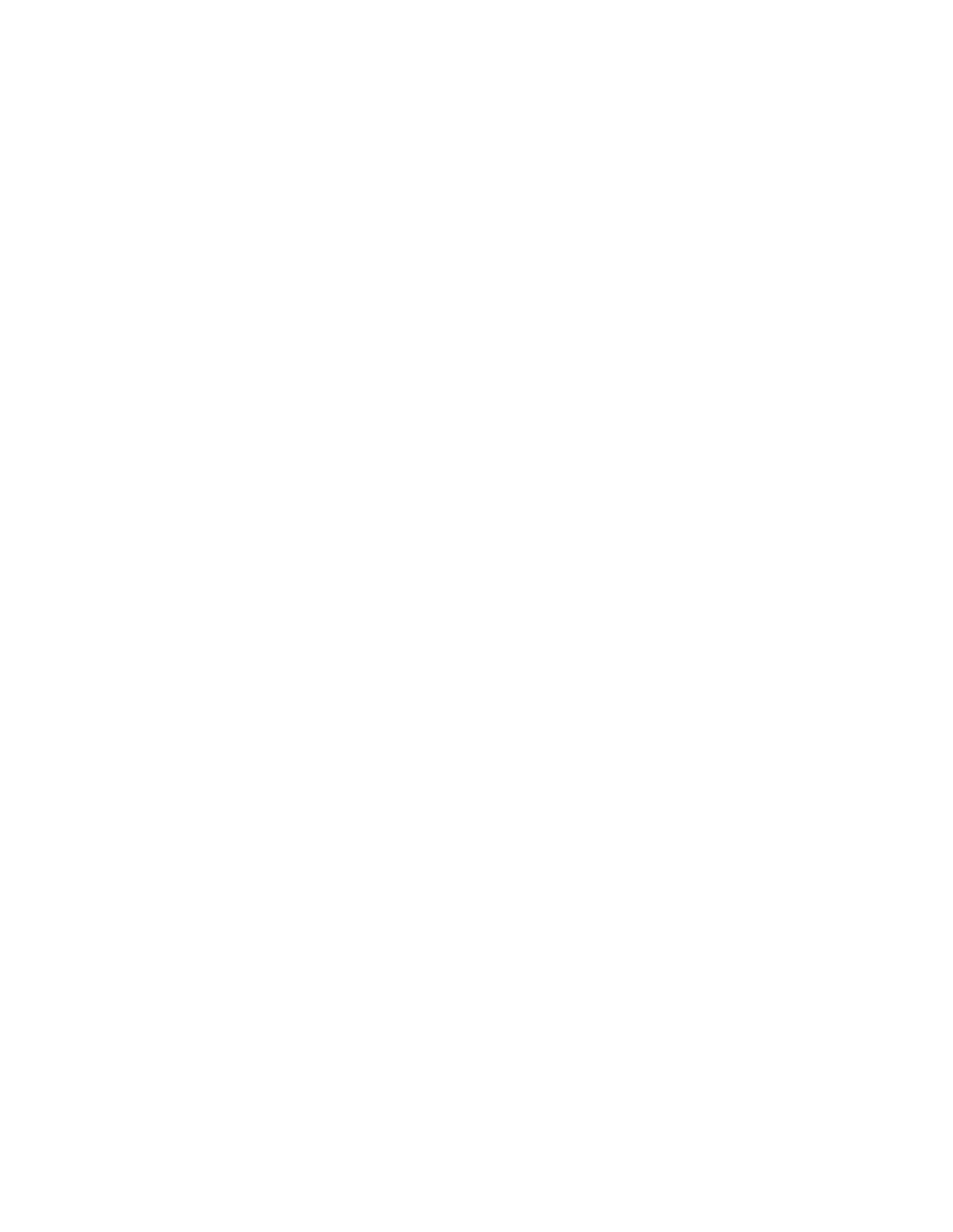## EHC - 4Base-Scorecard: CHC123 - 08-21-16 - CHC 4 @ COL 11 ل CHC - 4Base-Scorecard: CHC123 - 08-21-16 - CHC 4 ⊘ COL<br>WP: De La Rosa, J. - LP: Hammel, J. - Sv: - CHC rec 78-45 - Arenado is Top Contributor in COL win ⊀



| CHC - 4BaseScore - Player 4Score by Batting Order<br>CHC123 - 08-21-16 - CHC 4 @ COL 11<br>WP: De La Rosa, J. - LP: Hammel, J. - Sv: - CHC rec 78-45 - Arenado is Top Contributor in COL win |      |             |                      |                         |   |              |                  |           |                |           |                      |  |  |
|----------------------------------------------------------------------------------------------------------------------------------------------------------------------------------------------|------|-------------|----------------------|-------------------------|---|--------------|------------------|-----------|----------------|-----------|----------------------|--|--|
|                                                                                                                                                                                              |      |             |                      |                         |   |              | <b>Bat Order</b> |           |                |           |                      |  |  |
| Player                                                                                                                                                                                       | Team | Position    | 1                    | $\overline{\mathbf{2}}$ | 3 | 4            | 5                | 6         | $\overline{7}$ | 8         | 9                    |  |  |
| <b>Russell</b>                                                                                                                                                                               | CHC  | SS          |                      |                         |   |              | 18               |           |                |           |                      |  |  |
| Rizzo                                                                                                                                                                                        | CHC  | 1B          |                      |                         | 9 |              |                  |           |                |           |                      |  |  |
| <b>Bryant</b>                                                                                                                                                                                | CHC  | 3B          |                      | $\sqrt{5}$              |   |              |                  |           |                |           |                      |  |  |
| Zobrist                                                                                                                                                                                      | CHC  | RF-SS       |                      |                         |   | $\mathbf{3}$ |                  |           |                |           |                      |  |  |
| Fowler                                                                                                                                                                                       | CHC  | CF          | $\blacktriangleleft$ |                         |   |              |                  |           |                |           |                      |  |  |
| Wood                                                                                                                                                                                         | CHC  | LF-Dsub     |                      |                         |   |              |                  |           |                |           | $\blacktriangleleft$ |  |  |
| <b>Baez</b>                                                                                                                                                                                  | CHC  | 2B          |                      |                         |   |              |                  |           | $\bullet$      |           |                      |  |  |
| Contreras                                                                                                                                                                                    | CHC  | $\mathbf C$ |                      |                         |   |              |                  | $\bullet$ |                |           |                      |  |  |
| Hammel                                                                                                                                                                                       | CHC  | P           |                      |                         |   |              |                  |           |                |           | $\bullet$            |  |  |
| Soler                                                                                                                                                                                        | CHC  | PH          |                      |                         |   |              | $\pmb{0}$        |           |                |           |                      |  |  |
| <b>Szczur</b>                                                                                                                                                                                | CHC  | LF-RF       |                      |                         |   |              |                  |           |                | $\bullet$ |                      |  |  |
| Zastryzny                                                                                                                                                                                    | CHC  | P-Rel       |                      |                         |   |              |                  |           |                |           | $\bullet$            |  |  |

Scorecard Sponsored By



**GO** - Meal and Fitness Tracker By Iolo

https://itunes.apple.com/us/app/go-meal-and-fitness-track-er/id785910082?mt=8

# CHC - 4Score Box - Player Totals<br>CHC 11 - CHC123 - 08-21-16 - CHC 4 @ COL 11<br>WP: De La Rosa, J. - LP: Hammel, J. - Sv: - CHC rec 78-45 - Arenado is Top Contributor in COL win

| Player        | Team Position | Bat<br>Ord #     | Credit For Run | PA Bases       | <b>BR</b> Bases         | <b>Bases Pushed</b> | Player 4Score | Appearances    | Productivity<br>Rate |
|---------------|---------------|------------------|----------------|----------------|-------------------------|---------------------|---------------|----------------|----------------------|
| Russell       | CHC SS        | 5                | $\overline{2}$ | 8              | $\mathsf 0$             | 8                   | 18            | 3              | 6.000                |
| Rizzo         | CHC 1B        | 3                | $\mathbf{1}$   | $\overline{2}$ | 3                       | 3                   | 9             | $\overline{4}$ | 2.250                |
| Bryant        | CHC 3B        | $\sqrt{2}$       | 0              | $\overline{2}$ | $\overline{\mathbf{4}}$ | $-1$                | 5             | 4              | 1.250                |
| Zobrist       | CHC RF-SS     | $\overline{4}$   | $\mathbf{1}$   | $\mathbf{1}$   | $-1$                    | $\overline{2}$      | 3             | 4              | 0.750                |
| Fowler        | CHC CF        | $\mathbf{1}$     | $\mathbf 0$    | $\mathbf{1}$   | $\mathbf 0$             | $\mathbf 0$         | $\mathbf{1}$  | $\overline{4}$ | 0.250                |
| Wood          | CHC LF-Dsub   | 9                | 0              | $\mathbf{1}$   | 0                       | $\pmb{0}$           | $\mathbf{1}$  | $\mathbf{1}$   | 1.000                |
| Baez          | CHC 2B        | $\overline{7}$   | 0              | 0              | $\pmb{0}$               | $\pmb{0}$           | $\pmb{0}$     | 3              | 0.000                |
| Contreras     | CHC C         | $\,6$            | 0              | 0              | $\pmb{0}$               | $\pmb{0}$           | $\pmb{0}$     | 4              | 0.000                |
| Hammel        | CHC P         | 9                | 0              | 0              | $\pmb{0}$               | $\pmb{0}$           | $\pmb{0}$     | $\mathbf{1}$   | 0.000                |
| Soler         | CHC PH        | $\,$ 5 $\,$      | $\mathbf 0$    | $\mathbf 0$    | $\mathsf 0$             | $\pmb{0}$           | $\pmb{0}$     | $\mathbf{1}$   | 0.000                |
| Szczur        | CHC LF-RF     | 8                | 0              | 0              | 0                       | $\pmb{0}$           | $\pmb{0}$     | 3              | 0.000                |
| Zastryzny     | CHC P-Rel     | $\boldsymbol{9}$ | 0              | $\pmb{0}$      | $\pmb{0}$               | $\pmb{0}$           | $\pmb{0}$     | $\mathbf{1}$   | 0.000                |
| <b>Totals</b> |               |                  | 4              | 15             | 6                       | 12                  | 37            | 33             | 1.121                |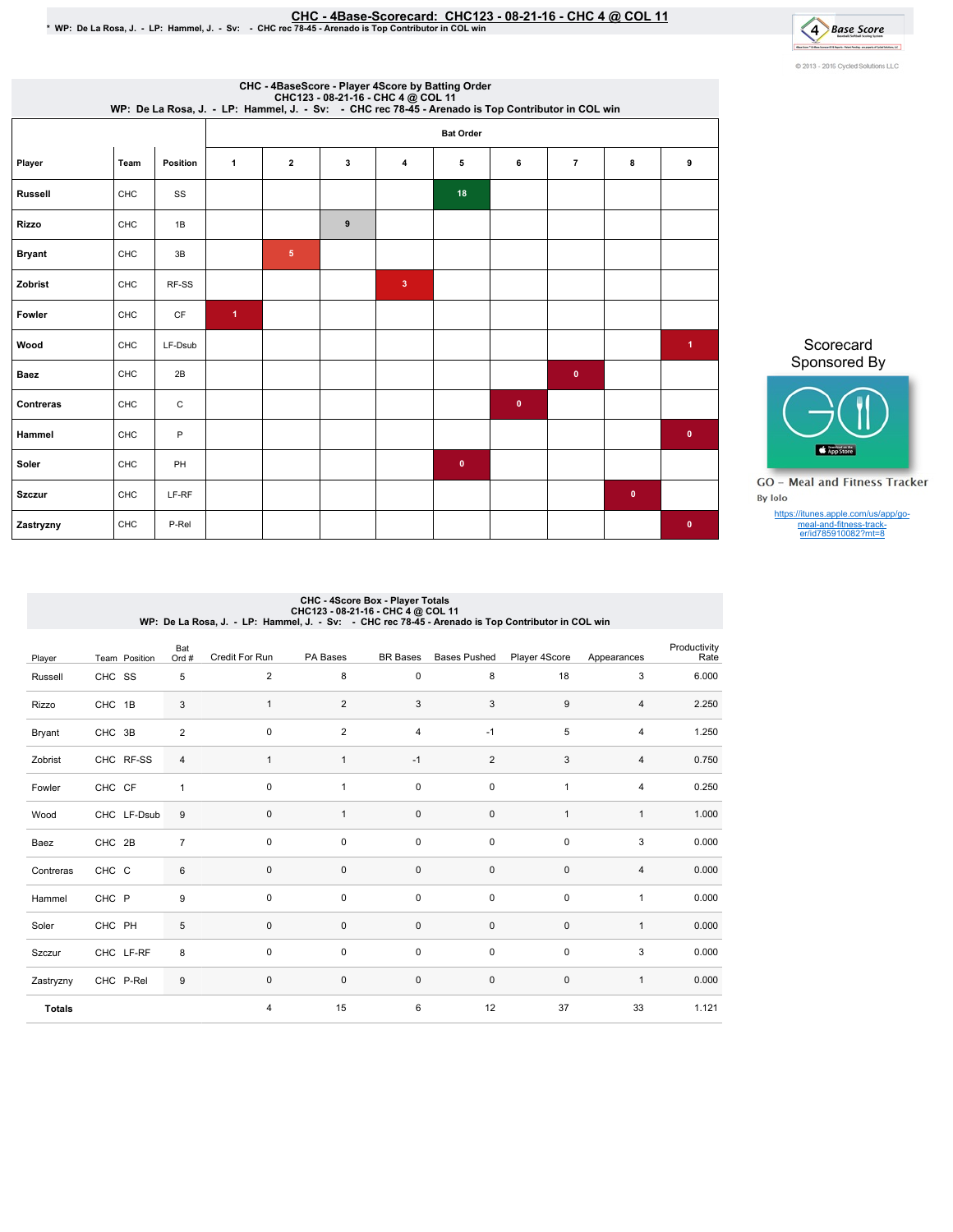## EOL - 4Base-Scorecard: CHC123 - 08-21-16 - CHC 4 @ COL 11 ل COL - 4Base-Scorecard: CHC123 - 08-21-16 - CHC 4 ∗<br>WP: De La Rosa, J. - LP: Hammel, J. - Sv: - CHC rec 78-45 - Arenado is Top Contributor in COL win ♦



| COL - 4BaseScore - Player 4Score by Batting Order<br>CHC123 - 08-21-16 - CHC 4 @ COL 11<br>WP: De La Rosa, J. - LP: Hammel, J. - Sv: - CHC rec 78-45 - Arenado is Top Contributor in COL win |      |                 |                  |              |                  |    |                  |   |                |    |                |  |
|----------------------------------------------------------------------------------------------------------------------------------------------------------------------------------------------|------|-----------------|------------------|--------------|------------------|----|------------------|---|----------------|----|----------------|--|
|                                                                                                                                                                                              |      |                 |                  |              |                  |    | <b>Bat Order</b> |   |                |    |                |  |
| Player                                                                                                                                                                                       | Team | <b>Position</b> | $\mathbf{1}$     | $\mathbf{2}$ | 3                | 4  | 5                | 6 | $\overline{7}$ | 8  | 9              |  |
| Arenado                                                                                                                                                                                      | COL  | 3B              |                  |              |                  | 33 |                  |   |                |    |                |  |
| LeMahieu                                                                                                                                                                                     | COL  | 2B              |                  | 21           |                  |    |                  |   |                |    |                |  |
| Wolters                                                                                                                                                                                      | COL  | $\mathsf C$     |                  |              |                  |    |                  |   |                | 14 |                |  |
| Gonzalez                                                                                                                                                                                     | COL  | RF              |                  |              | $\boldsymbol{9}$ |    |                  |   |                |    |                |  |
| Descalso                                                                                                                                                                                     | COL  | SS              |                  |              |                  |    |                  | 8 |                |    |                |  |
| De La Rosa                                                                                                                                                                                   | COL  | P               |                  |              |                  |    |                  |   |                |    | $\overline{7}$ |  |
| Paulsen                                                                                                                                                                                      | COL  | 1B              |                  |              |                  |    |                  |   | 6              |    |                |  |
| Dahl                                                                                                                                                                                         | COL  | <b>CF</b>       | $\boldsymbol{4}$ |              |                  |    |                  |   |                |    |                |  |
| Parra                                                                                                                                                                                        | COL  | LF              |                  |              |                  |    | 4                |   |                |    |                |  |

Scorecard Sponsored By



**GO** - Meal and Fitness Tracker By Iolo

https://itunes.apple.com/us/app/go-meal-and-fitness-track-er/id785910082?mt=8

# COL - 4Score Box - Player Totals<br>CHC 4 @ CHC123 - 08-21-16 - CHC 4 @ COL 11<br>WP: De La Rosa, J. - LP: Hammel, J. - Sv: - CHC rec 78-45 - Arenado is Top Contributor in COL win

| Player           |        | Team Position | Bat<br>Ord #   | Credit For Run | PA Bases       | BR Bases       | <b>Bases Pushed</b> | Player 4Score    | Appearances    | Productivity<br>Rate |
|------------------|--------|---------------|----------------|----------------|----------------|----------------|---------------------|------------------|----------------|----------------------|
| Arenado          | COL 3B |               | $\overline{4}$ | 6              | 10             | $\mathbf{1}$   | 16                  | 33               | 5              | 6.600                |
| LeMahieu         | COL 2B |               | 2              | $\mathbf{1}$   | $\overline{7}$ | 6              | $\overline{7}$      | 21               | 5              | 4.200                |
| Wolters          | COL C  |               | 8              | $\overline{2}$ | 5              | $\overline{c}$ | $\sqrt{5}$          | 14               | $\overline{4}$ | 3.500                |
| Gonzalez         | COL RF |               | 3              | $\mathbf 0$    | 3              | $\overline{4}$ | 2                   | $\boldsymbol{9}$ | $\overline{5}$ | 1.800                |
| Descalso         | COL SS |               | 6              | $\mathbf 0$    | $\overline{2}$ | 3              | 3                   | 8                | 5              | 1.600                |
| De La Rosa COL P |        |               | 9              | $\overline{2}$ | $\mathbf{1}$   | $\mathbf{1}$   | $\mathbf{3}$        | $\overline{7}$   | $\overline{4}$ | 1.750                |
| Paulsen          | COL 1B |               | $\overline{7}$ | $\pmb{0}$      | $\mathbf{1}$   | 3              | 2                   | 6                | 4              | 1.500                |
| Dahl             | COL CF |               | $\overline{1}$ | $\mathbf 0$    | $\mathbf{1}$   | 3              | $\mathsf 0$         | $\sqrt{4}$       | 5              | 0.800                |
| Parra            | COL LF |               | 5              | $\pmb{0}$      | 3              | $\overline{c}$ | $-1$                | $\overline{4}$   | 5              | 0.800                |
| <b>Totals</b>    |        |               |                | 11             | 33             | 25             | 37                  | 106              | 42             | 2.524                |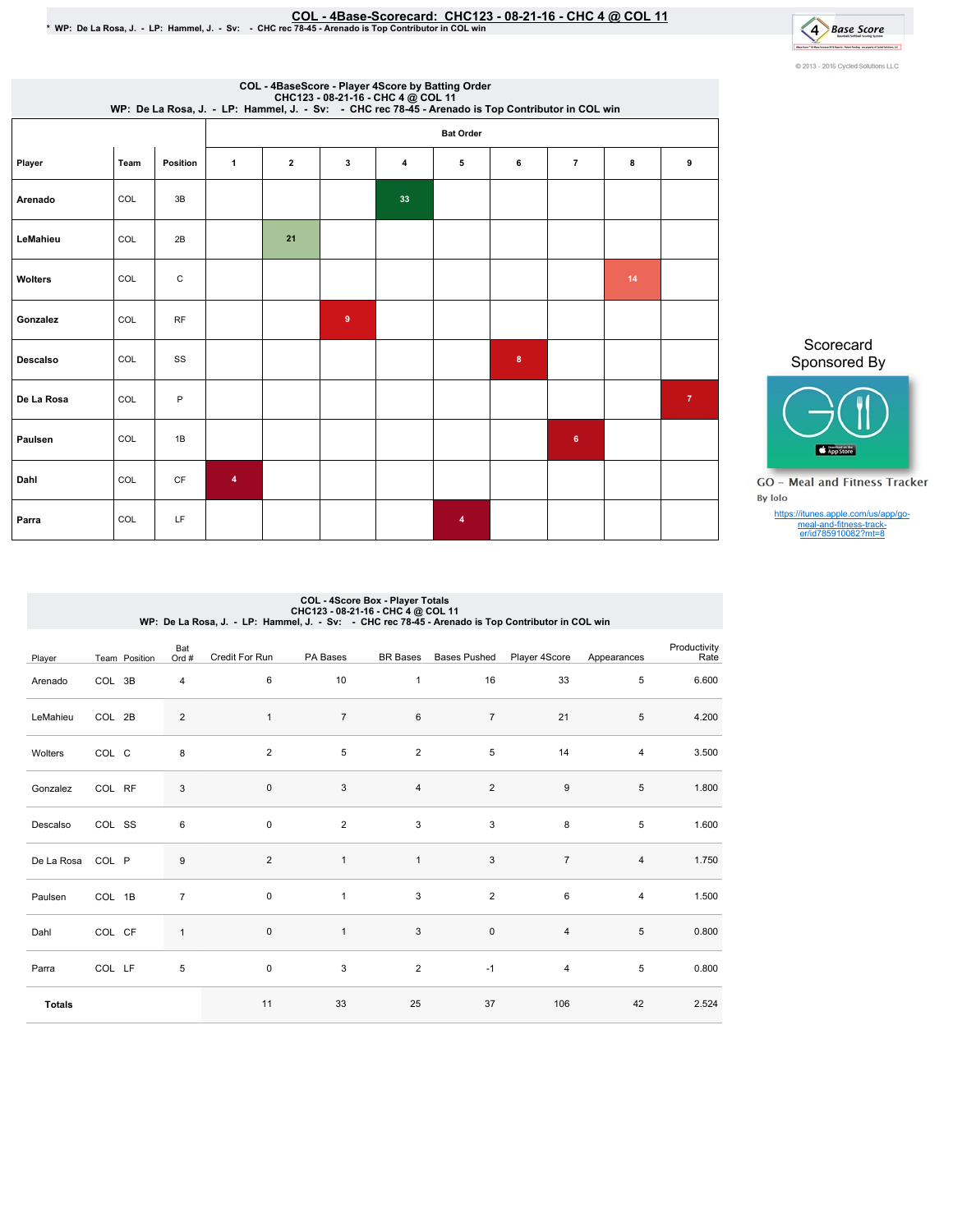#### \*WP:DeLaRosa,J.-LP:Hammel,J.-Sv: -CHCrec78-45-ArenadoisTopContributorinCOLwin Bat Order | Player | Inning | PlayText | LOBStatus Credit For Run PA Bases BR Bases Bases Pushed Player 4Score 1 | Fowler 01 4-3 04 | Walk + FO'd-6-4 06 6-3 08 4-3 **Player Totals** 2 Bryant 01 9 04 6-4-FO Lefton2nd 06 6-3 09 | 7.Single **Player Totals** 3 Rizzo 01 K 04 9.Single +DP'd-6-4-3 07 3U 09 8.Single +Home-PU-3 **Player Totals** 4 Zobrist 02 K 04 6-4-3-DP 07 K 09 9.Single -Out2nd-9-6 **Player Totals** 5 Russell 02 1-4-3 05 | HomeRun LF 07 | .HomeRun LF **Player Totals** Soler 09 3 **Player Totals** 6 Contreras 02 4 05 K 07 1-3 09 7 **Player Totals** 7 Baez 03 9 05 7 08 9 **Player Totals** 8 Szczur 03 K 05 6-3 08 6-3 **Player Totals** 9 Hammel 03 K **Player Totals** Zastryzny 06 5-3 **Player Totals** Wood 08 | 7.Single | Left on 1st **Player Totals** 0 0 0 0 0 0 0 0 1 0 1 0 0 0 0 0 0 0 0 0 0 0 0  $\boxed{0}$  1  $\boxed{0}$   $\boxed{0}$  1 0 0 0 0 0 0 0 1  $1$  1  $-1$  1 1 0 0 0 0 0 0 0 1 3 0 4  $\boxed{0}$   $\boxed{2}$   $\boxed{4}$   $\boxed{-1}$   $\boxed{5}$ 0 0 0 0 0 0 0 1 0 1 2 0 0 0 0 0 0 1 1 3 2 7  $\frac{1}{2}$   $\frac{3}{2}$   $\frac{3}{2}$   $\frac{9}{2}$ 0 0 0 0 0 0 0 0 -1 -1 0 0 0 0 0 0 1  $1$  -1 3 4 1  $1$   $-1$   $-1$   $2$   $3$ 0 0 0 0 0 0 1  $\begin{array}{ccc} 4 & 0 & 4 & 9 \end{array}$ 1 4 0 4 9 2 8 0 8 18 0 0 0 0 0 0 0 0 0 0 0 0 0 0 0 0 0 0 0 0 0 0 0 0 0 0 0 0 0 0 0 0 0 0 0  $\overline{0}$   $\overline{0}$   $\overline{0}$   $\overline{0}$   $\overline{0}$   $\overline{0}$   $\overline{0}$ 0 0 0 0 0 0 0 0 0 0 0 0 0 0 0 0 0 0  $\overline{0}$   $\overline{0}$   $\overline{0}$   $\overline{0}$   $\overline{0}$   $\overline{0}$   $\overline{0}$ 0 0 0 0 0 0 0 0 0 0 0 0 0 0 0 0 0 0  $\overline{0}$   $\overline{0}$   $\overline{0}$   $\overline{0}$   $\overline{0}$   $\overline{0}$   $\overline{0}$ 0 0 0 0 0 0 0 0 0 0 0 0 0 0 0 0 0  $\overline{0}$   $\overline{0}$   $\overline{0}$   $\overline{0}$   $\overline{0}$   $\overline{0}$   $\overline{0}$ 0 0 1 0 1  $\boxed{0}$  1  $\boxed{0}$   $\boxed{0}$  1 Detail by Bat Order/Player

 $\frac{4}{15}$  6 12 37

**Grand Total** 

### <u>CHC - 4Base-Scorecard: CHC123 - 08-21-16 - CHC 4 @ COL 11</u>